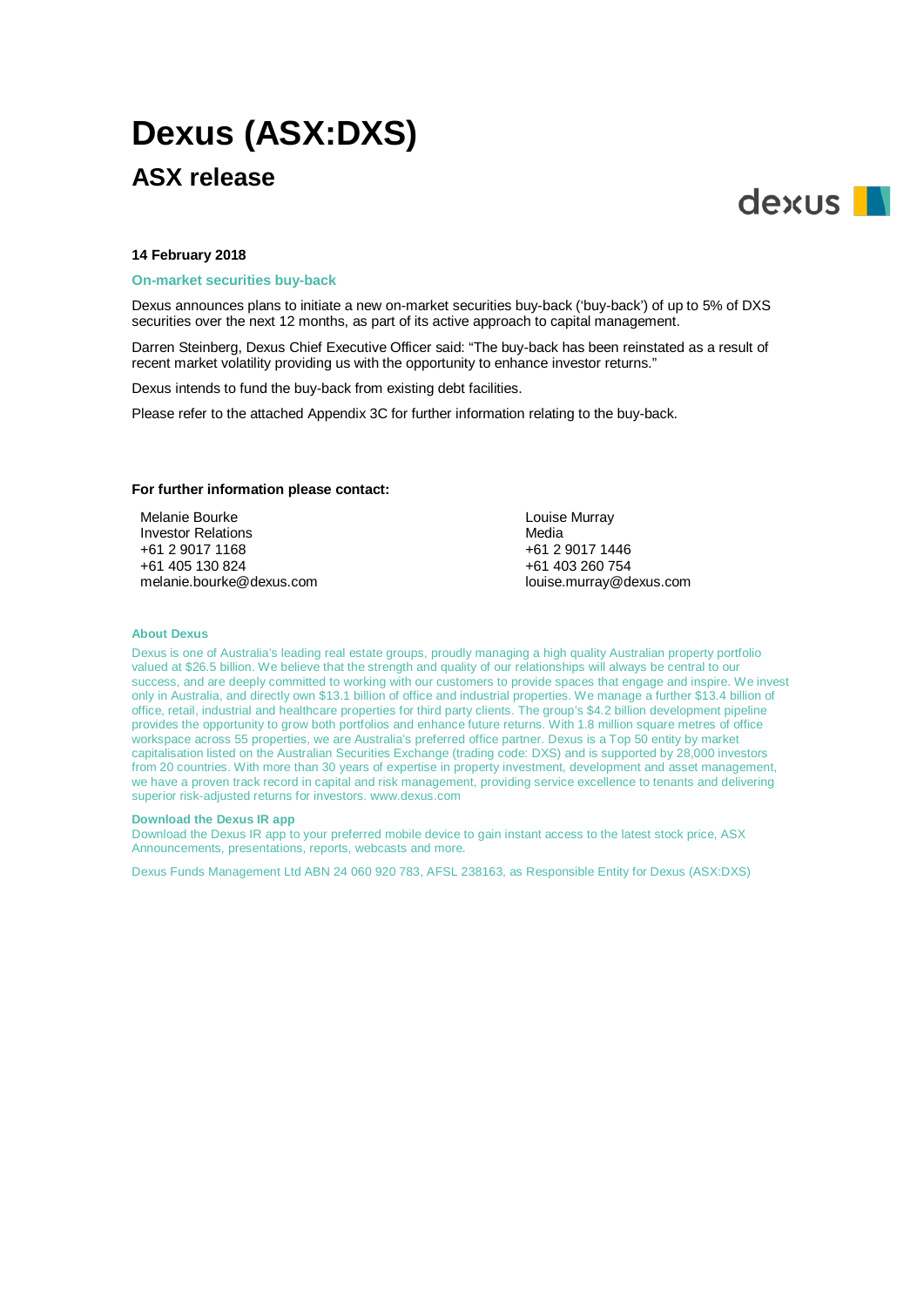*Rule 3.8A*

## **Appendix 3C**

## **Announcement of buy-back (***except* **minimum holding buy-back)**

*Information and documents given to ASX become ASX's property and may be made public.*

Introduced 1/9/99. Origin: Appendix 7B. Amended 13/3/2000, 30/9/2001, 11/01/10

| ABN/ARSN<br>Name of entity                  |                      |
|---------------------------------------------|----------------------|
| Dexus comprising the stapled securities of: |                      |
| Dexus Diversified Trust (DDF)               | 60 575 572 573 (DDF) |
| Dexus Office Trust (DOT)                    | 45 098 862 531 (DOT) |
| Dexus Industrial Trust (DIT)                | 27 957 640 288 (DIT) |
| Dexus Operations Trust (DXO)                | 69 645 176 383 (DXO) |

We (the entity) give ASX the following information.

### **Information about buy-back**

| $\mathbf{1}$   | Type of buy-back                                                                                                 | On Market                                |
|----------------|------------------------------------------------------------------------------------------------------------------|------------------------------------------|
| $\overline{2}$ | *Class of shares/units which is the<br>subject of the<br>buy-back<br>(eg,<br>ordinary/preference)                | Dexus stapled securities                 |
| 3              | Voting rights (eg, one for one)                                                                                  | One for one                              |
| 4              | Fully paid/partly paid (and if partly<br>paid, details of how much has been<br>paid and how much is outstanding) | Fully paid                               |
| 5              | Number of shares/units in the *class<br>on issue                                                                 | 1,017,404,542                            |
| 6              | Whether<br>shareholder/unitholder<br>approval is required for buy-back                                           | Security holder approval is not required |
| 7              | Reason for buy-back                                                                                              | Capital management                       |

<sup>+</sup> See chapter 19 for defined terms.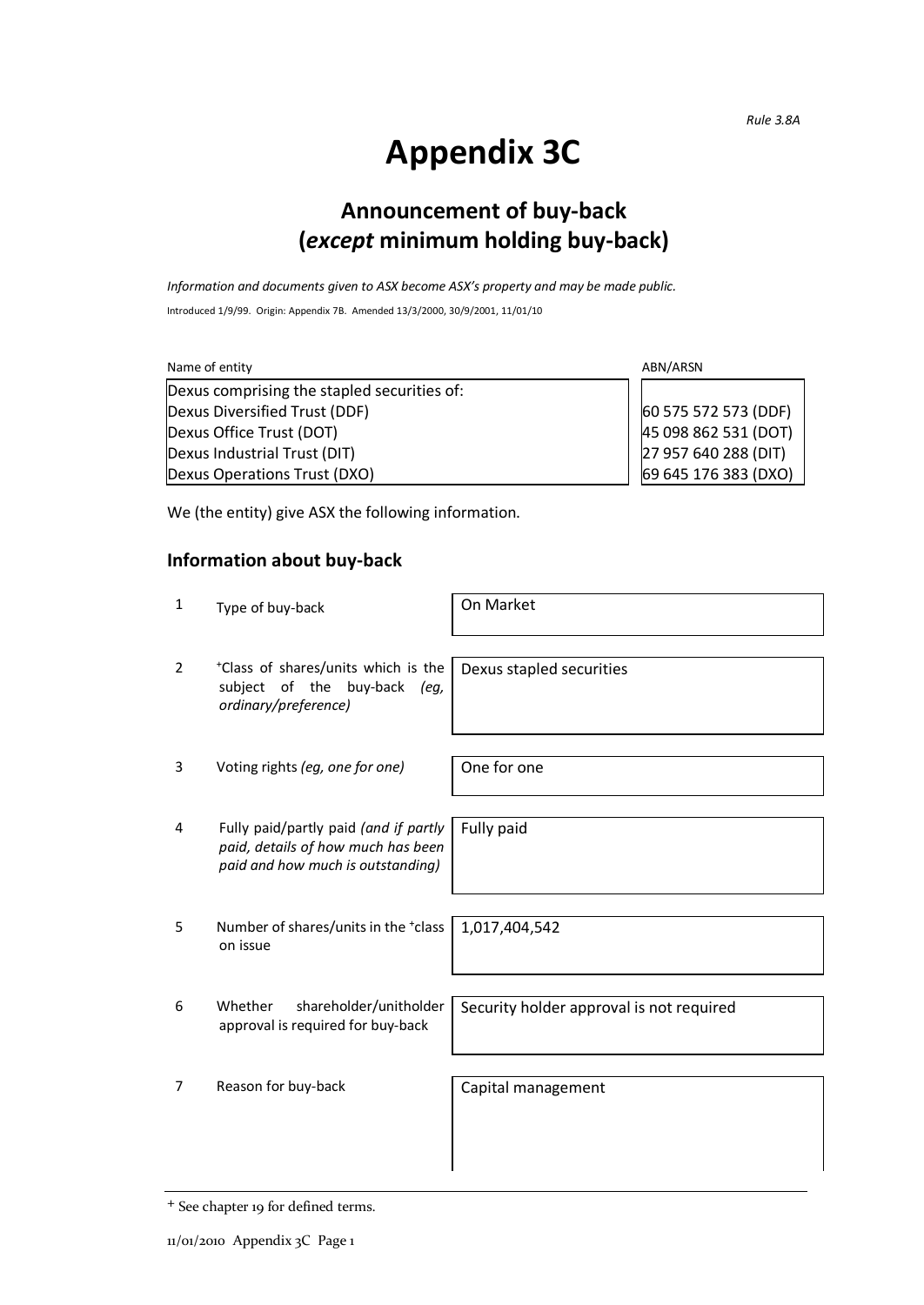| 8 | Any other information material to a<br>shareholder's/unitholder's decision<br>whether to accept the offer (eg,<br>details of any proposed takeover<br>bid) | See ASX Release dated 14 February 2018 for<br>further information including information required<br>under ASIC Corporations (ASX-listed Schemes On-<br>market Buy-backs) Instrument 2016/1159.<br>Dexus intends to use debt to fund the buy-back. |
|---|------------------------------------------------------------------------------------------------------------------------------------------------------------|---------------------------------------------------------------------------------------------------------------------------------------------------------------------------------------------------------------------------------------------------|
|   |                                                                                                                                                            | Other than Stapled Securities held by directors of<br>Dexus Funds Management Limited (which holdings<br>have previously been disclosed to ASX), Dexus's<br>associates do not hold any Dexus Stapled                                               |

Securities.

### **On-market buy-back**

| 9  | Name of broker who will act on the<br>company's behalf                                                                                                                                                        | To be advised                                                                                                                                                                       |
|----|---------------------------------------------------------------------------------------------------------------------------------------------------------------------------------------------------------------|-------------------------------------------------------------------------------------------------------------------------------------------------------------------------------------|
| 10 | Deleted 30/9/2001.                                                                                                                                                                                            |                                                                                                                                                                                     |
| 11 | If the company/trust intends to buy<br>back a maximum number of shares -<br>that number<br>Note: This requires a figure to be included, not a<br>percentage.                                                  | Dexus will undertake an on market buy-back of up to<br>50,870,227 securities stapled securities (which<br>equates to approximately 5% of stapled securities<br>currently on issue). |
| 12 | If the company/trust intends to buy<br>back shares/units within a period of<br>time - that period of time; if the<br>company/trust intends that the buy-<br>back be of unlimited duration - that<br>intention | Dexus intends to complete the on market buy-back<br>within 12 months.                                                                                                               |
| 13 | If the company/trust intends to buy<br>back shares/units if conditions are<br>met - those conditions                                                                                                          | There are no conditions.                                                                                                                                                            |

## **Employee share scheme buy-back**

| 14 | Number of shares proposed to be $\mid N/A \rangle$<br>bought back |     |
|----|-------------------------------------------------------------------|-----|
| 15 | Price to be offered for shares                                    | N/A |